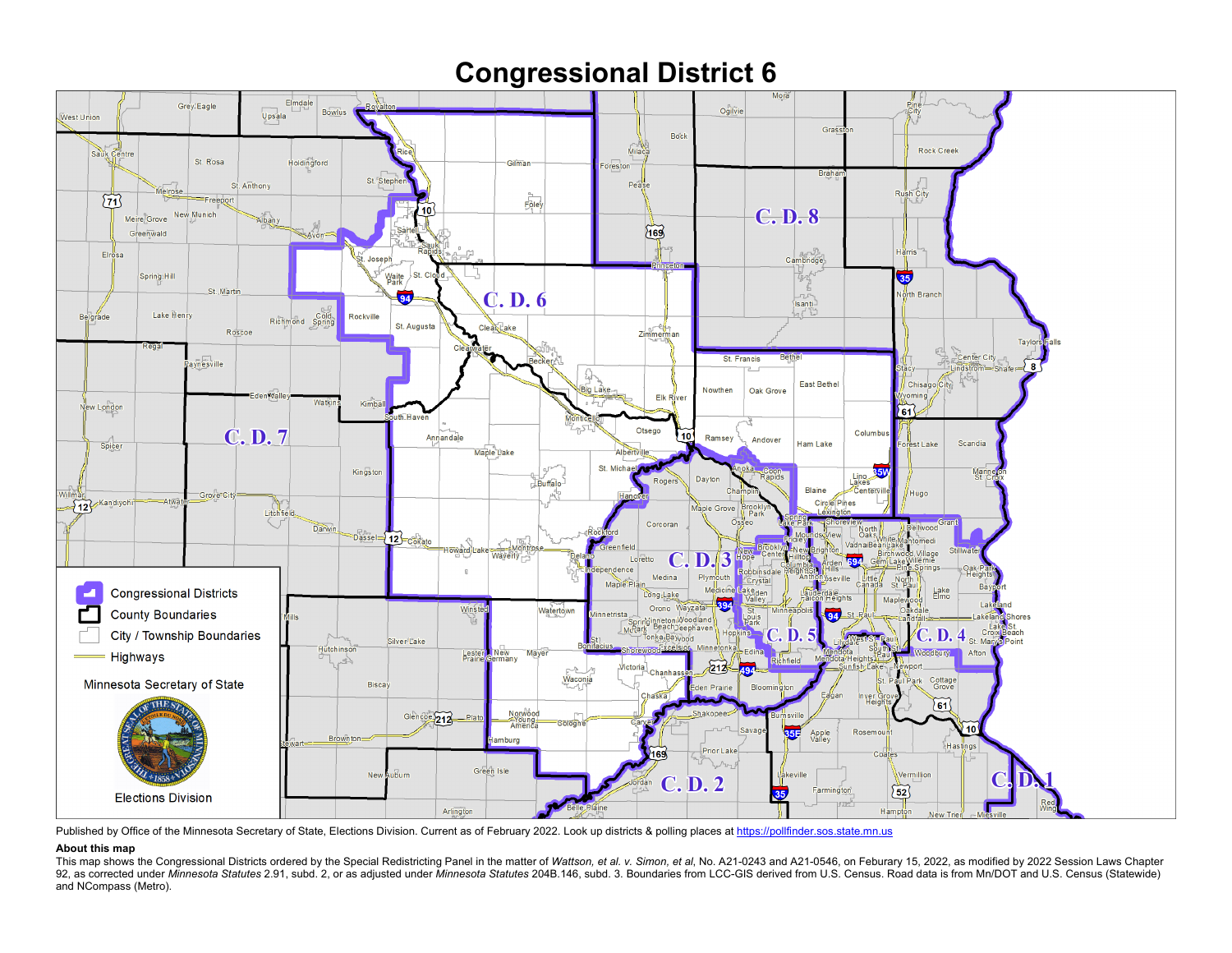## **District Description**

Territory of Minnesota Congressional District 6:

- This area in Anoka County:
	- o Andover
	- o Bethel
	- o Blaine
	- o Centerville
	- o Circle Pines
	- o Columbus
	- o East Bethel
	- o Ham Lake
	- o Lexington
	- o Lino Lakes
	- o Linwood Twp
	- o Nowthen
	- o Oak Grove
	- o These precincts in Ramsey:
		- RAMSEY W-1 P-1
		- **RAMSEY W-1 P-2**
		- **RAMSEY W-2 P-1**
		- **RAMSEY W-2 P-2**
		- **RAMSEY W-3 P-1**
		- **RAMSEY W-3 P-2**
		- **RAMSEY W-4 P-1**
		- **RAMSEY W-4 P-2**
	- o St. Francis
- Benton County
- Carver County
- This area in Hennepin County:
	- o Hanover
	- o Rockford
- Sherburne County
- This area in Stearns County:
	- o Clearwater
	- o Collegeville Twp
	- o Fair Haven Twp
	- o Le Sauk Twp
	- o Lynden Twp